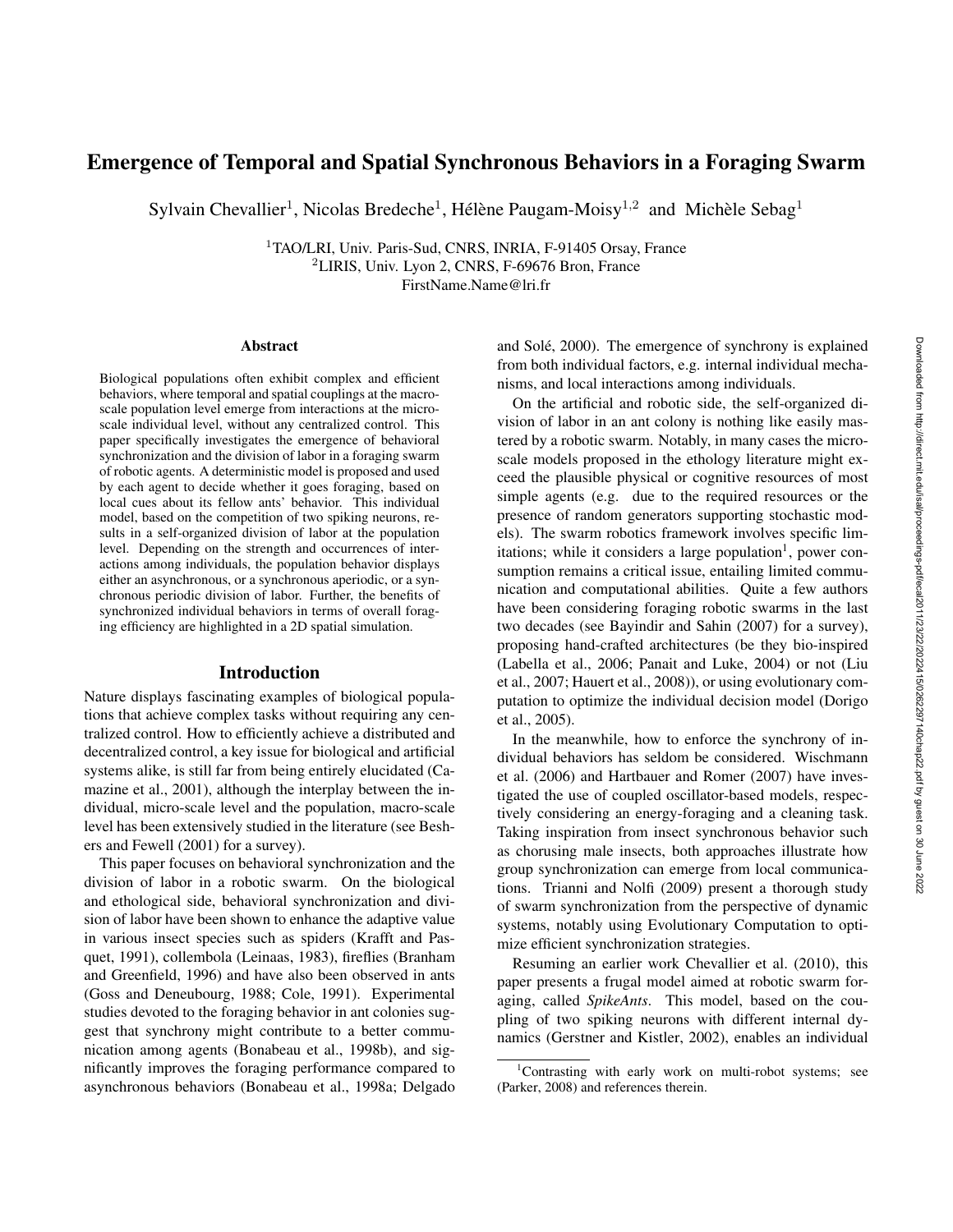agent to decide whether it must go foraging based on local cues from other agents. Spiking neurons, now a wellestablished formalism, are known to display rich temporal dynamics and synchronization patterns (Paugam-Moisy and Bohte, 2011). From the individual decisions and interactions within *SpikeAnts*, synchronous and asynchronous population behaviors are shown to emerge depending on the range of interactions among the individuals. This paper investigates the implications and merits of synchronous behaviors in terms of overall foraging efficiency, where spatial interactions are modelled through a collision avoidance mechanism. Synchronous population behavior, decreasing the chances of collisions, result in more fluid individual trajectories and better foraging returns.

This paper is organized as follows. First, the notion of "foraging swarm" is specified. For the sake of selfcontainedness, the next section sums up the *SpikeAnts* model, explaining the spiking neurons used and their coupling. Afterwards, the notions of temporal and spatial couplings of agents' behaviours in a swarm are discussed. Some conjectures on the benefits of synchrony are presented. The experimental setting proposed to study these conjectures is presented. The last section reports on the experimental results, discussing the trajectories of the robotic swarm in a simulated 2D environment. The paper concludes with a discussion and some perspectives for further research.

#### Foraging swarm

Basically, the foraging task aims at securing a sufficient amount of food for the (ant) colony at any time. The foraging activity however is itself energy consuming. Therefore it would be inappropriate that all individuals in the colony devote themselves to foraging. Hence the dilemma is: On the one hand, sufficiently many individuals should devote themselves to foraging, but no more; On the other hand, the division of labor between the foraging individuals and the others has to be enforced without any centralized control. Although the division of labor might be resolved by task assignment at the individual level (deciding once for all whether a given individual is a foraging one), such a fixed mechanism would hardly account for the famed flexibility of ant colonies, where the division of labor smoothly adapts to emergencies.

The approach proposed by Liu et al. (2007) involves a probabilistic finite state automaton, where each individual obeys a Markov decision process involving a few states (e.g., resting, foraging, grooming). The probabilities of transitions among states are optimized using evolutionary computation in order to maximize the overall performance of the swarm. The efficiency of this approach thus relies on the size of the swarm, enforcing that the number of individuals in a given state at any point is close to the desired one due to the law of large numbers. Notably, it also requires any individual agent to embed a random generator. Displaying a "truly random" decision making process is by no way a basic ability (human beings, for instance, are known to be poor random generators).

# The SpikeAnts model

The proposed individual model is inspired from both Goss and Deneubourg (1988) and Huang and Robinson (1999), where the agent decision results from internal and external factors, and the external factors reflect the other agents' behavior (social inhibitions).

### Foraging and Social Inhibitions in *SpikeAnts*

Formally, the *SpikeAnts* model involves three states, respectively called *foraging* (active), *sleeping* (inactive) and *observing* (activable), with deterministic transitions (Fig. 1). When in sleeping state, the agent switches to the observing state after some time  $t_s$ ; when in foraging state, the agent switches to the sleeping state after some time  $t_f$ . The agent decision takes place in observing state, taking some cues from the agent' relatives: essentially, if it sees many other foraging agents (in a sense made precise below) the foraging incentive is low and the agent switches to the sleeping state<sup>2</sup>; otherwise, it switches to the foraging state. This mechanism thus implements social inhibitions, as opposed to e.g. threshold models where the agent decision is based on internal thresholds only (Bonabeau et al., 1998a).



Figure 1: An agent is described by three states and the state transitions are indicated with black arrows. An observing agent decides to forage or not based on local information sent by neighboring active agents (white arrow).

#### The competition of two spiking neurons

The agent decision in observing state is made through the competition of two spiking neurons. A model of spiking neuron describes the evolution of an internal variable, the membrane potential; the neuron fires an electrical pulse, called spike, when this membrane potential reaches a given threshold. By connecting spiking neurons to each other and

 $2$ Note that agents in sleeping state are not necessarily resting but might achieve other tasks as well; the extension of the current model to multi-task settings is a research perspective (see Discussion and Conclusions).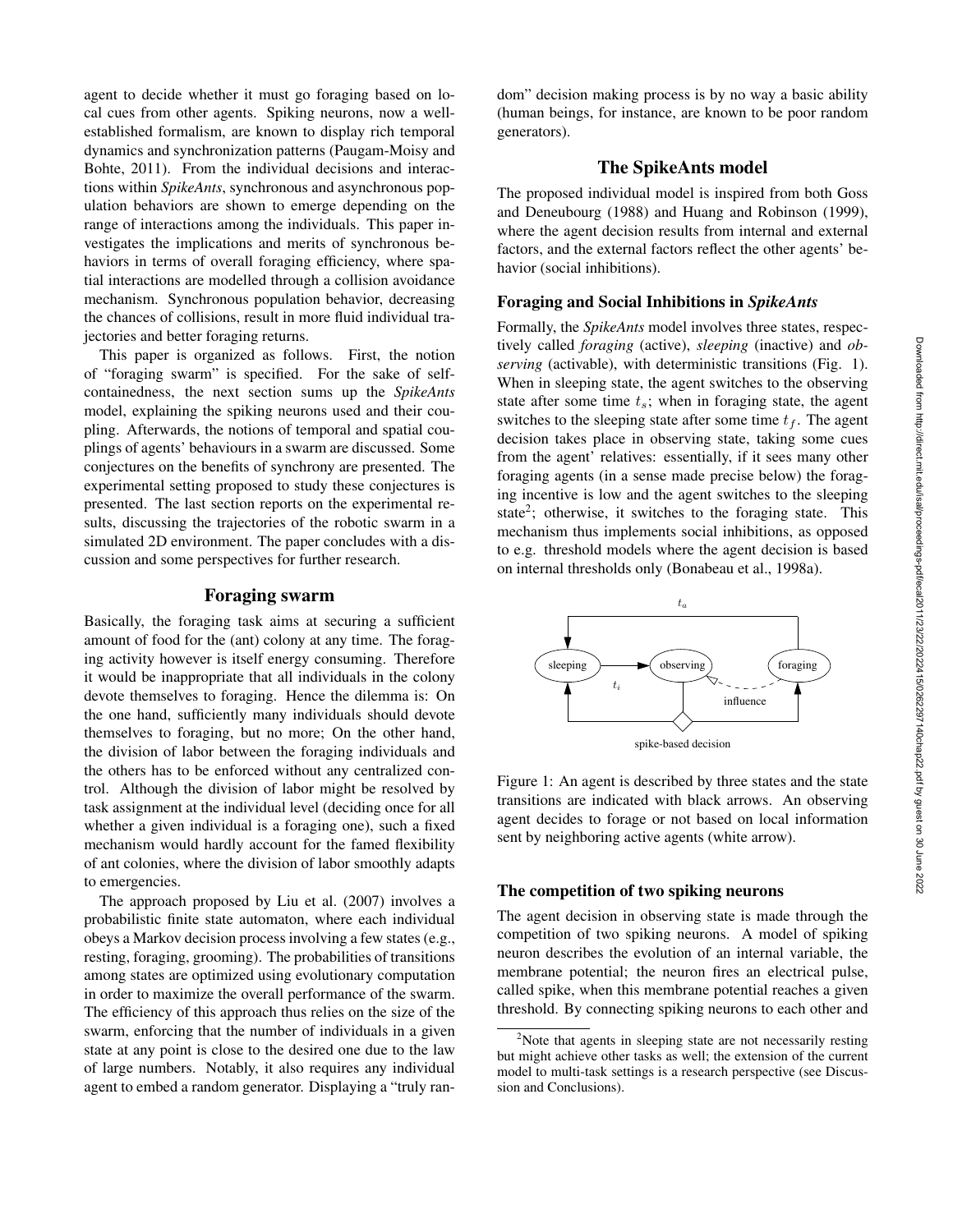

Figure 2: Membrane potentials of active (in dark/red) and passive (in gray/blue) neurons. The dashed line indicates the threshold  $\vartheta$ . Initially sleeping, the agent goes observing at time 20ms. As the active neuron fires before the passive one, the agent goes foraging and the active neuron sends spikes during the whole foraging period, signalling its activity to other agents. It then switches to sleeping state (from circa 50 to 70ms). A second observing period starts thereafter; this time the passive neuron fires before the active one. The agent then switches to sleeping state. At circa 90ms, a third observing period starts, and the agent switches to foraging almost immediately.

having them exchange information through spikes, a rich variety of dynamic activation and synchronization patterns can be obtained.

Formally, an agent is modelled as two spiking neurons, an active one and a passive one. The agent decision (foraging or sleeping) depends on whether the active or the passive neuron fires first. Both neurons are respectively inhibited and activated by the spikes coming from other agents, emitted when these are foraging.

The passive neuron is implemented as a Leaky Integrateand-Fire (LIF) neuron (Gerstner and Kistler, 2002); the active one is implemented as a Quadratic Integrate-and-Fire (QIF) neuron (Hansel and Mato, 2001); both models have been extensively studied in the literature.

The passive LIF neuron is modelled by a differential equation, which describes the temporal evolution of a potential  $V_p$ . If  $V_p$  exceeds a threshold  $\vartheta$ , the neuron fires a spike and is reset to the resting potential  $V_{\text{reset}}^p$ .

$$
\begin{cases} \frac{dV_p}{dt} = -\lambda (V_p(t) - V_{\text{rest}}) + I_{\text{exc}}(t), & \text{if } V_p < \vartheta \\ \text{else fires a spike and } V_p \text{ is set to } V_{\text{reset}}^p \end{cases} \tag{1}
$$

where  $\lambda$  is the relaxation constant.  $I_{\text{exc}}(t)$  models instantaneous synaptic interactions. The set of presynaptic neurons is denoted by Pre, such that there exists a communication channel from every neuron in Pre toward the current neuron. Denoting  $\textbf{Train}_i$  the spike train of the  $i^{\text{th}}$  neuron in Pre,

$$
I_{\text{exc}}(t) = w \sum_{i \in \text{Pre } j \in \text{Train}_i} \delta(t - t_j^i), \tag{2}
$$

where w is a synaptic weight,  $\delta(.)$  is the Dirac distribution and  $t_j^i$  is the firing time of the  $j^{\text{th}}$  spike from the  $i^{\text{th}}$  presynaptic neuron.

The active QIF neuron is described by the evolution of the potential  $V_a$ , compared to the resting potential  $V_{\text{rest}}$  and an internal threshold  $V_{\text{thres}}$ . Additionally, it receives an internal signal  $I_{\text{clock}}$  modelling a gap junction connection:

$$
\begin{cases}\n\frac{dV_a}{dt} = \lambda (V_a(t) - V_{\text{rest}})(V_a(t) - V_{\text{thres}}) \\
+ I_{\text{inh}}(t) + I_{\text{clock}}(t), \quad \text{if } V_a < \vartheta \\
\text{else fires a spike and } V_a \text{ is set to } V_{\text{reset}}^a\n\end{cases} \tag{3}
$$

The choice of this neuron model (Izhikevich, 2007) is motivated by the bistability of the QIF neuron if the reset threshold is greater than the internal threshold ( $V_{\text{reset}}^a \geq V_{\text{thres}}$ ). If  $V_{\text{reset}}^a < V_{\text{thres}}$ , the membrane potential  $V_a$  stabilizes on  $V_{\text{rest}}$  when there is no external perturbation, and the neuron thus exhibits an integrator behavior. When  $V_{\text{reset}}^a \geq V_{\text{thres}}$ , the neuron displays a bursting behavior and fires periodically.

#### An Agent Slice of Life

In observing state, the agent decision is thus controlled from the passive LIF neuron (Eq. (1)), the active QIF neuron (Eq. (3)) and an internal clock unit. Both spiking neurons receive the spikes emitted by other neighbor foraging agents (external factors); additionally, the active neuron receives the  $I_{\rm clock}$  signal emitted by the agent internal clock. The active neuron is activated by the internal signal, and inhibited by the external signals, whereas the passive neuron is only activated by the external signals. Depending on whether the active (respectively the passive) neuron fires first, the agent goes foraging (resp. sleeping).

When the observing agent sees none or few other foraging agents (i.e. receives no or few spike signals from them), the internal signal  $I_{clock}(t)$  is not counteracted by any external inhibitions and the active neuron fires; it wins the competition and the agent goes foraging (first and third periods in Fig. 2). When in foraging state, the active neuron is bursting and periodically sends spikes to neighbor agents (which process them only if they are in observing state). The agent stays foraging for a time  $t_f$  and then switches to the sleeping state for a time  $t_s$ . This switch is triggered by an internal delay between the clock unit and the active neuron.

If the observing agent perceives many foraging agents, the passive neuron receives many excitatory external signals and it fires first (second period in Fig. 2); the agent switches to sleeping state for a time  $t_s$ .

Overall, the competition between the passive and active neurons thus fully determines the observing agent decision. It is worth noting that the SpikeAnts system is asynchronous<sup>3</sup>. Its temporal dynamics is highly non-linear; in

<sup>&</sup>lt;sup>3</sup>Differential equations are solved by finite differences, with fixed precision depending on the computational resources.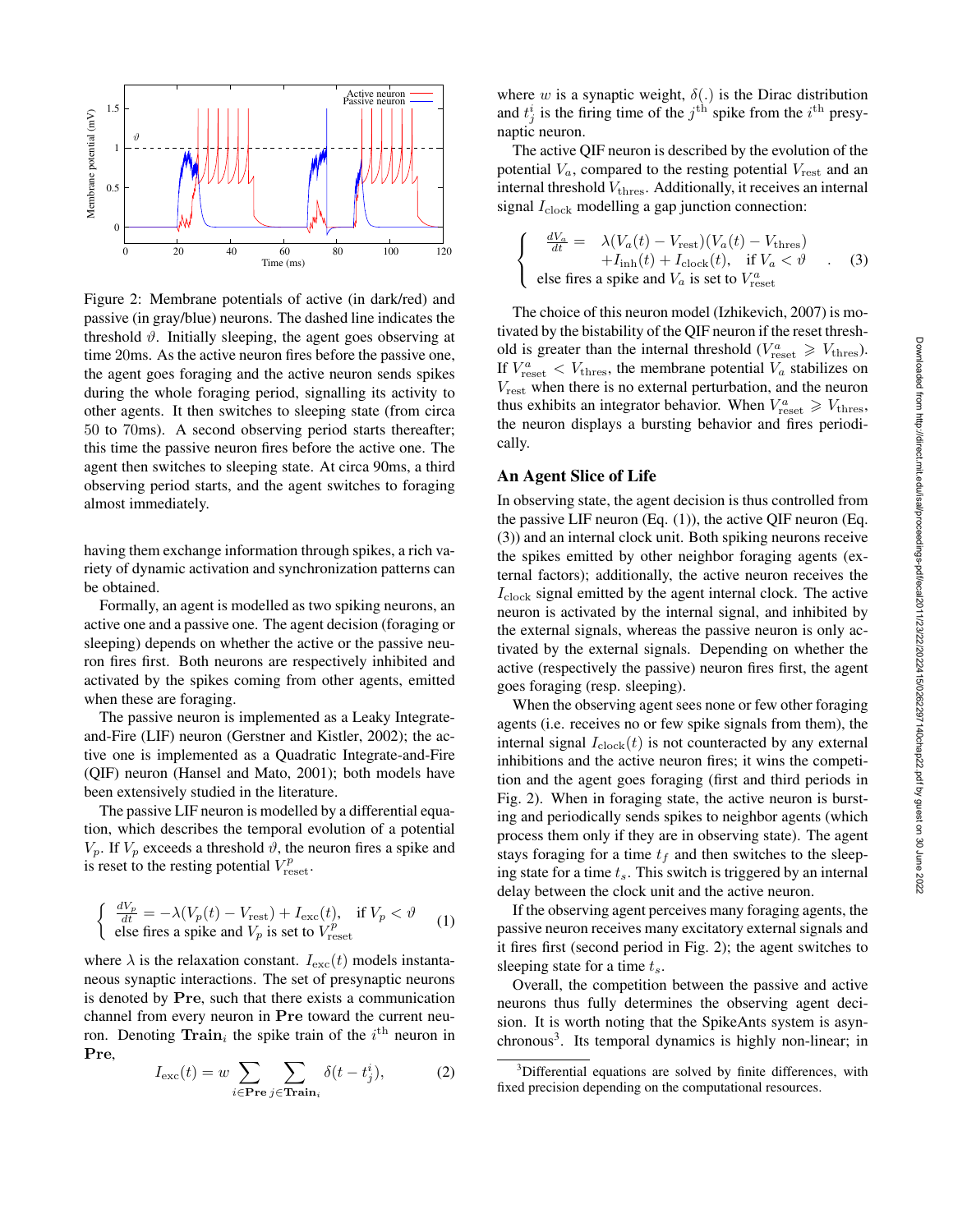

Figure 3: *SpikeAnts* simulation in 2D environment. (a) The arena includes a nest and a food regions (disk); foraging, sleeping and observing agents are respectively indicated with squares, circles and triangles. (b) Proximity zone of an agent. (c) Communication range  $\rho$ .

practice, the number and pace of the spikes received before making a decision vary from one observing period to another. There is no time limit for the observing state; an agent remains in observing state until making a decision.

# Investigating Temporal and Spatial Couplings

In a first study (Chevallier et al., 2010), the temporal couplings induced by *SpikeAnts* have been experimentally studied within an abstract setting, considering each agent as a node in a random graph with a given connectivity rate. Each agent had a fixed position and a fixed, sparse, set of neighbors. In particular, no traveling time from the nest to the food source was accounted for in the foraging activity. Such an abstract setting however does not account for the fact that real and artificial agents alike are moving in a spatial environment, and can hardly be considered as material points.

A more realistic simulated environment is investigated in the present paper. This section introduces the experimental setting and goals.

#### Spatial interactions

The study considers a large square 2D arena, the dimension of which is circa 160 times the size of the individual agent. The arena includes the nest, or sleeping place, and the food source, or foraging place (Fig. 3(a)). The region centered on the nest (respectively the source) with radius  $\gamma$  is referred to as nest (resp. source) region. The region centered on the nest with radius  $2\gamma$  is referred to as domestic region ( $\gamma = 3\%$ ) of the arena size in the experiments).

Each agent moves with a constant speed; its communication range  $\rho$  is constant (Fig. 3(c)). The agent is endowed with a set of elementary behaviors:

• In observing state, the agent moves inside the domestic region, with constant speed, except when it sees another agent, where the collision avoidance behavior is executed (see below). Foraging agents within its communication

range send excitatory (resp. inhibitory) signals to its passive (resp. active) neuron.

- Upon the firing of its active neuron, the agent switches to the foraging state for a given time  $t_f$ . Whatever its current position, it goes directly to the food source with constant speed, except when it sees another agent, where the collision avoidance behavior is executed. When arriving in the source region, the agent moves inside this region until the foraging time  $t_f$  is elapsed.
- When switching from foraging to sleeping state, the agent goes directly to the nest region with constant speed, except when the collision avoidance behavior is executed. When arriving in the nest region, the agent moves inside the domestic region until the sleeping time  $t_s$  (starting at the end of the foraging period) is elapsed.
- When switching from observing to sleeping state, the agent stays in the nest region, moving with constant speed, except when the collision avoidance behavior is executed.
- The collision avoidance routine is triggered whenever an obstacle or another agent is located in the proximity zone of the current agent (Fig. 3(b)). The obstacle side is detected as the side (left or right) with higher average sensor activation, and the agent rotates in the opposite direction with a given angle  $\alpha$  ( $\alpha = 5^{\circ}$  in the experiments). It goes straight ahead in the subsequent time steps (unless some further obstacle enters in its proximity zone, in which case the collision avoidance is triggered anew). When its proximity zone becomes empty again, the agent rotates back to its initial direction.

#### Goal of experiments

The experiments are meant to answer two main questions. The first one concerns the temporal couplings between the swarm agents. In the former graph-based setting, several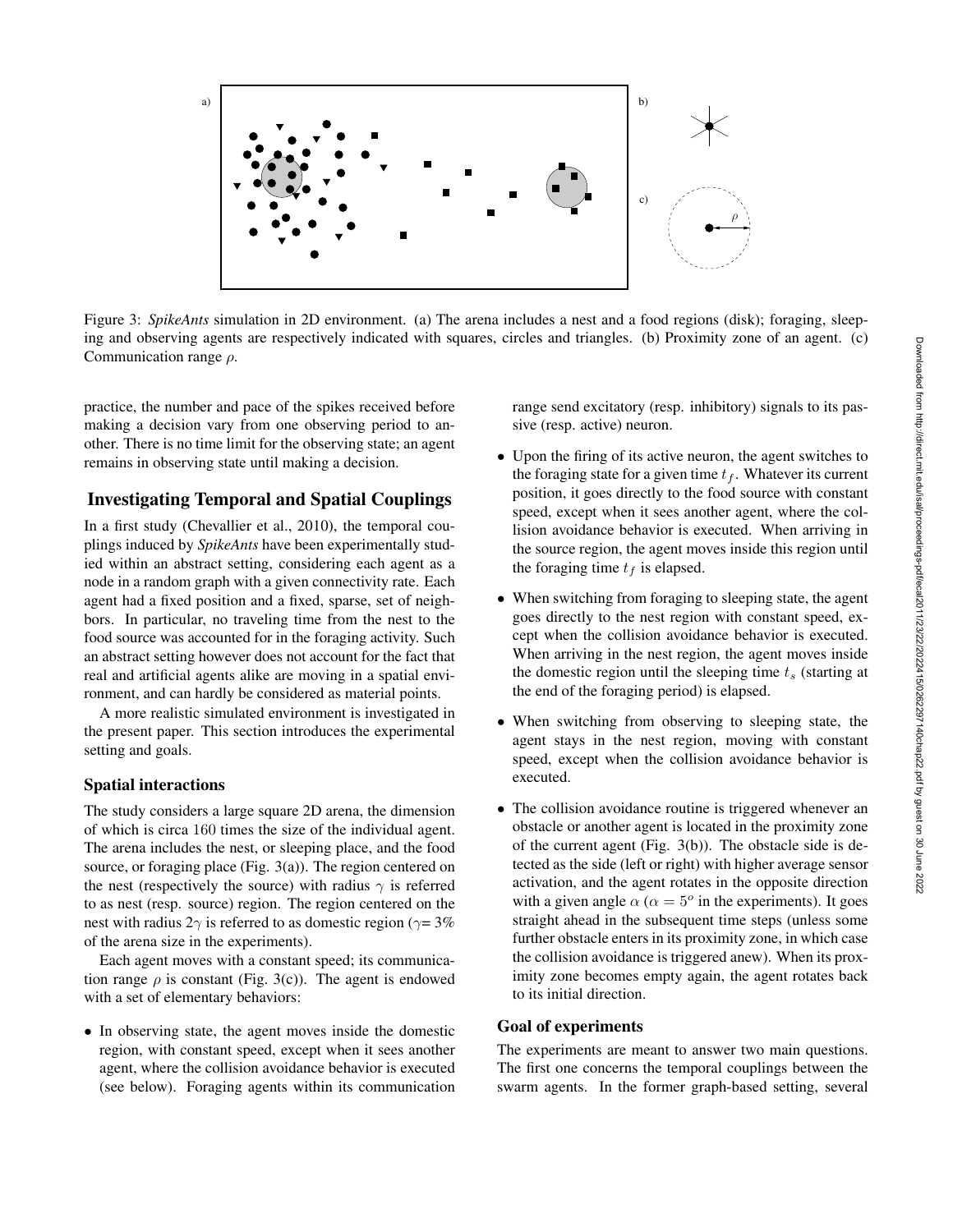behavioral regimes were observed depending on the connectivity of the neighborhood graph (agent sociability), ranging from asynchronous behaviors to synchronous aperiodic and synchronous periodic. A 2D environment however involves several sources of variability, which might prevent the swarm from reaching a synchronous behavior. Firstly, the transitions from observing to foraging states are no longer instantaneous as agents must travel from the nest to the source. Secondly, the set of neighbors of each agent varies as the agent moves in observing state, whereas the connectivity was fixed in the previous experiments. Lastly, the agent activity might be perturbed as the collision avoidance routine is executed in priority whenever the agent meets an obstacle or another agent. The question thus is whether the regimes observed in the fixed graph-based setting are still observed in 2D simulations, and whether the transitions from one regime to another depend on the same design parameters.

The second question concerns spatial couplings, and the possible impact of synchronous behavior on the collective foraging efficiency. Whereas synchronous activity is ubiquitous in many living societies and complex systems, the benefits of synchrony remain actively debated. On the one hand, when agents move in a synchronous way as a flock, the chances of collision expectedly decrease and more agents might make it to the source. On the other hand, in asynchronous mode some agents might be deviated from their route to the source due to repeated collision avoidance ("traffic jams"); but it might also be the case that asynchronous agents better share the collective space and the frequency of traffic jams decreases. In order to investigate further the foraging efficiency, two indicators are proposed. The first one counts the *number* of agents arriving at the food source; the second one measures the overall foraging *time*, i.e. the overall number of time units spent by agents in the source region.

# Experimental setting

The experimental setting used to answer the above questions goes as follows. Each agent is simulated as a Khepera robot with eight infra-red sensors and a radio communication module. The communication range  $\rho$  is constant, covering 20% of the arena unless indicated otherwise. Each foraging agent broadcasts its activity signals to all agents with distance less than  $\rho$ ; each observing agent receives the signals of foraging agents on an individual basis. In other words, the simulated setting involves no centralized communication among agents.

At the beginning of each simulation, every agent is sleeping and wakes up after some time, independently and uniformly drawn in  $[0, 2t_s]$ . Each simulation involves 50,000 time steps. All reported results are averaged over 10 independent runs for a given parameter setting. As already mentioned, the *SpikeAnts* model is deterministic; the only source

of variation among simulations comes from the swarm initialization and the uniform agent wake-up times.

Every agent obeys the same *SpikeAnts* model with same parameters as in Chevallier et al. (2010). Foraging and sleeping times are chosen such that their ratio is not an integer, to avoid spurious synchronization effects:  $t_f = 541$  and  $t_s = 457$  time steps. Spiking neurons are simulated using a clock-driven simulator and Runge-Kutta method for differential equation approximations with a small time step of 0.1ms to achieve numerical stability.

#### Experimental Results

This section reports on the temporal and spatial couplings observed in the 2D simulation of *SpikeAnts*.

#### Emergence of Temporal Self-Organization

The temporal coupling at the population level is displayed in Fig. 4, reporting the number of active agents *vs* the simulated time step. Three behavioral regimes emerge depending on the parameter setting. An *asynchronous* regime (Fig. 4, (A)) is observed for low communication ranges; agents individually and asynchronously decide to go foraging, with an average number of 30 foraging agents in each time step out of 100 agents. Another *synchronous aperiodic* regime sees the emergence of sub-populations of agents, that synchronously decide to go foraging; still the size of the foraging subpopulation varies from one period to another one, and the foraging subpopulations with same size gather distinct agents in each period (Fig. 4, (B)). Finally, the *synchronous periodic* regime involves a few persistent subpopulations (two in Fig. 4, (C)), which alternate and go foraging. The agent trajectories in all three regimes are shown in Fig. 5, displaying different spatial patterns.

The emergence of these regimes has been explained from a few *SpikeAnts* design parameters (Chevallier et al., 2010). The first factor is the communication range  $\rho$ , given as percentage of the arena covered when agents broadcast/receive the foraging signal. For a low  $\rho$ , the agent decision is based on a few local cues; for a high  $\rho$ , every agent can reliably estimate the number of currently foraging agents. The second factor is called *receptivity* and characterizes the strength of interactions between agents; it is expressed as the ratio between the connection weight  $w$  and the sub-threshold range (depending of the resting potential  $V_{\text{rest}}$  and the firing threshold  $\vartheta$ :  $\frac{w}{\vartheta - V_{\text{rest}}}$ . With a high interaction strengths, a few spikes can trigger the agent decision; small variations in the received information lead to different decisions. With a low interaction strength, agent decisions are based on many signals; the number of spikes needed to reach the threshold is high and the agent decision thus is more stable.

The transition between all three regimes is made precise using an entropy indicator defined as follows. Let  $n_t$  denote the number of foraging agents at (simulated) time  $t$ ,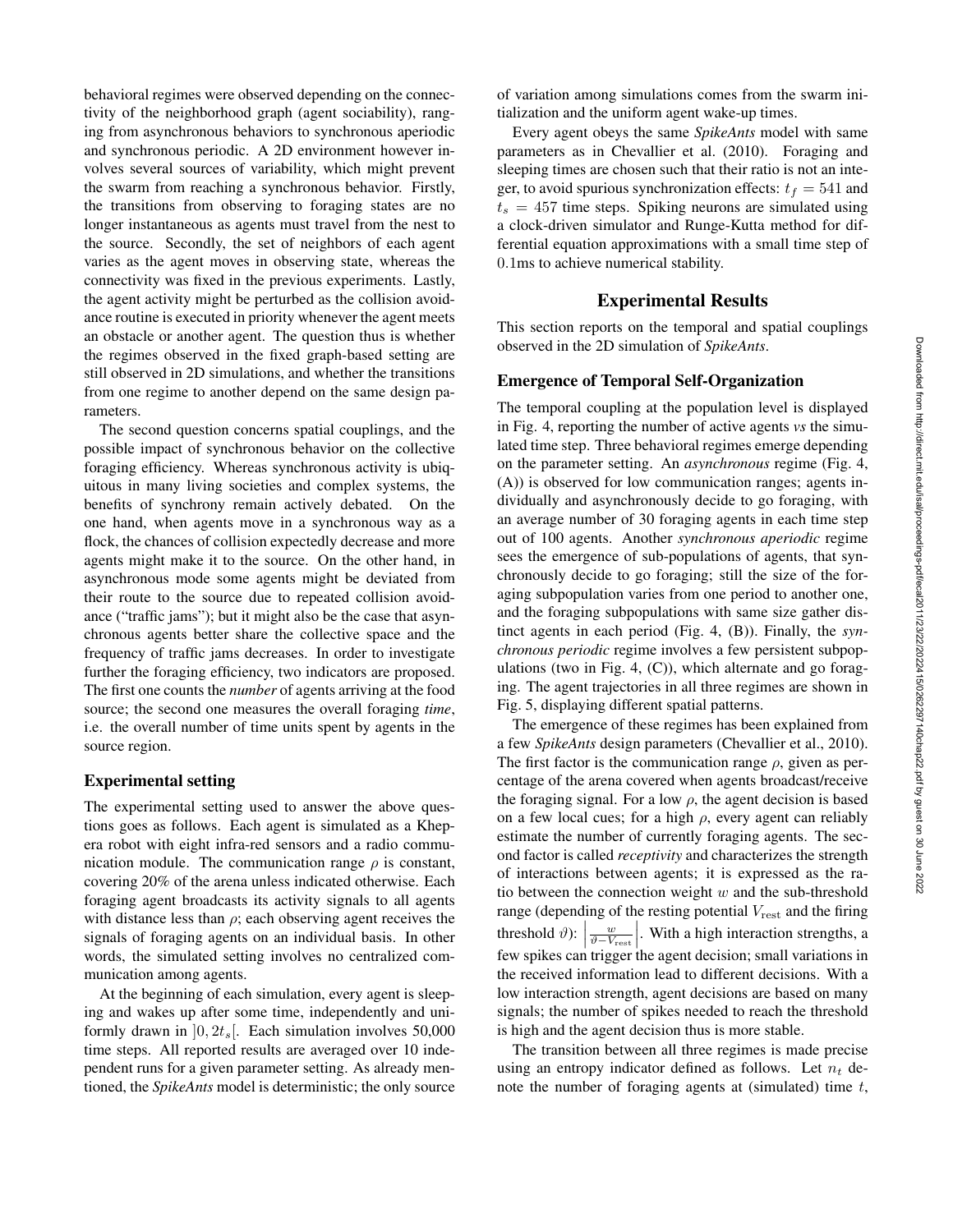

Figure 4: Three behavioral regimes emerge in the population: (A) Asynchronous, (B) Synchronous aperiodic and (C) Synchronous periodic. Each graph reports the number of active agents *vs* the simulated time step.



Figure 5: Trajectories followed by agents during a representative run, respectively in asynchronous (A), synchronous aperiodic (B) and synchronous periodic (C) regimes. Darker lines indicated the most often visited paths.

with  $0 \leq n_t \leq M$  and  $M = 100$  is the overall number of agents. Let  $p_n$  denote the percentage of time steps such that  $n_t = n$ . The foraging entropy is classically defined as  $H = -\sum_{n=0}^{M} p_n \log p_n$ . The phase diagram, reporting the entropy *vs* the two control parameters of agent sociability and receptivity, is displayed in Fig. 6.

The asynchronous regime is characterized by a medium entropy value (circa 3) as the  $n_t$  values are tightly distributed around a mean value. This regime emerges in populations with low communication range and high interaction strength. For a medium communication range and weak interactions, a synchronous aperiodic activity is observed, with high entropy ( $H \approx 4$ ) as the sub-population sizes vary from 10 to 80 agents. A stable synchronous periodic regime, characterized by a low entropy value ( $H \approx 1$  since the sub-population sizes are very stable), is observed for a large communication range and strong interactions. On Fig. 6, the synchronous periodic regime emerges for a communication radius which cover nearly all the arena ( $\rho = 80\%$ ). Complementary experiments show that for a smaller  $t_f / t_s$  ratio the transition from asynchronous to synchronous regimes is shifted on the left, and occur for smaller communication range ( $\rho$ = 30%, results omitted for brevity).



Figure 6: Phase diagram of the temporal coupling: foraging entropy vs the agent sociability  $(x \text{ axis})$  and receptivity  $(y \text{ axis})$ axis).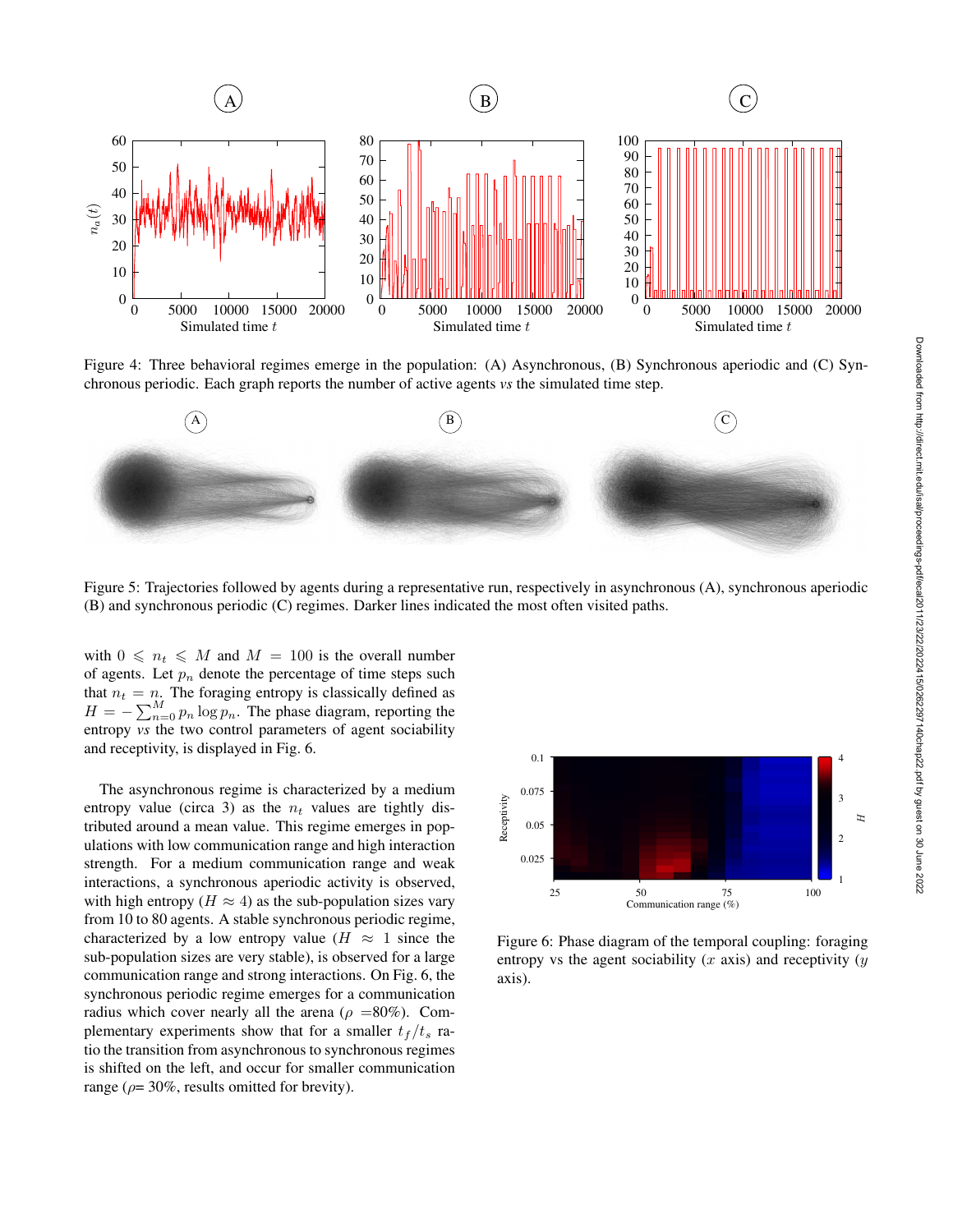

Figure 7: Foraging efficiency defined as the percentage of foraging agents that arrive in the source region.

# Mixed Benefits of Synchronous Foraging

As mentioned earlier on, it was expected that synchronous regimes would benefit the foraging activity through decreasing the chance of collisions. The foraging efficiency measuring the fraction of foraging agents making it to the source is displayed in Fig. 7; on average, 80% of the foraging agents arrive in the source region in synchronous periodic regime, as opposed to less than 40% in asynchronous regime. The lower foraging efficiency in asynchronous regime is related to the "price of anarchy": more chances of collisions slow down the agents on their way to the source region, to the point that the foraging period ends up for most agents before they even reach the source, and they go back to the nest with empty hands.

Additional experiments are conducted to examine the sensitivity of the synchrony benefits when increasing the foraging time  $t_f$ . For larger  $t_f$  values, all agents eventually arrive at the source sooner or later. It thus comes naturally to consider the agent traveling time  $t_r$ . By construction,  $t_{min} \leq t_r \leq t_{max} = t_f$ , where  $t_{min}$  is the minimum time needed to go from the nest to the source. Let us accordingly define the *foraging loss* as the excess time wasted in the travel from the nest to the source,  $L = \frac{t_r - t_{min}}{t_{max} - t_{min}}$ . A contrasted picture then appears (Fig. 8): the foraging loss is minimum in asynchronous regime (less than 50%), and it increases when the swarm switches to synchronous aperiodic or periodic regimes (up to 65%). Agent paths shown on Fig. 5 corroborate these results: agents in synchronous regimes display more spatially distributed trajectories than in asynchronous regime, thus increasing the traveling time.

This experiment suggests that synchronous foraging entails opposite effects: while less agents arrive at the food source in asynchronous regime, the overall foraging time remains higher than for synchronous regimes. Additional experiments will examine these mixed effects in more depth.

#### Discussion and Perspectives

This paper has presented the distributed, decentralized and deterministic swarm model *SpikeAnts*, accounting for the emergence of synchronous behaviors and division of labor in



Figure 8: Foraging loss  $L = \frac{t_r - t_{\min}}{t_{\max} - t_{\min}}$ , measuring the foraging time wasted in the travel from the nest to the source.

a foraging swarm. Depending on the communication range and interaction strength among agents, the swarm behavior ranges from an asynchronous regime, where every agent independently makes its decisions, to a synchronous periodic regime where two persistent sub-populations alternate and go foraging.

A most interesting and unexpected experimental result concerns the mixed effects of synchrony. Quite a few authors have advocated the benefits of synchrony for division of labor: temporal coactivation of individuals enhance the information exchange and the cohesion of the population (Robinson, 1992; Bonabeau et al., 1998b; Delgado and Sole,´ 2000); synchrony also provides an intrinsic mechanism of mutual exclusion (Hatcher et al., 1992). In a 2D framework however, agent synchronization entails some spatial couplings through the collision avoidance mechanism. The experimental evidence suggests that synchronous flocking behaviors decrease the chances of collision (and more agents arrive at the target destination), but increase the traveling time (and agents have less time to achieve the task when arrived at destination).

Additional experiments will be needed to investigate these effects, and a first perspective is to implement *SpikeAnts* on a physical robotic platform. As already mentioned, *SpikeAnts* was designed to comply with limited memory and computational resources. Along the same lines, *SpikeAnts* will be extended to deal with several tasks of diverse priorities (e.g., collecting energy and rescuing the swarm robots out of energy). The question is whether and when the swarm will demonstrate several sub-populations attending the different tasks in a synchronous way, and how the division of labor may take place depending on the experimental setting.

A further question regards how the collective regime will be modified under external perturbations in the environment, and how the swarm adapts its response. A yet further stage will be to consider autonomous and adaptive agents, e.g. controlling their foraging time or interaction strength depending on their internal state and individual agenda.